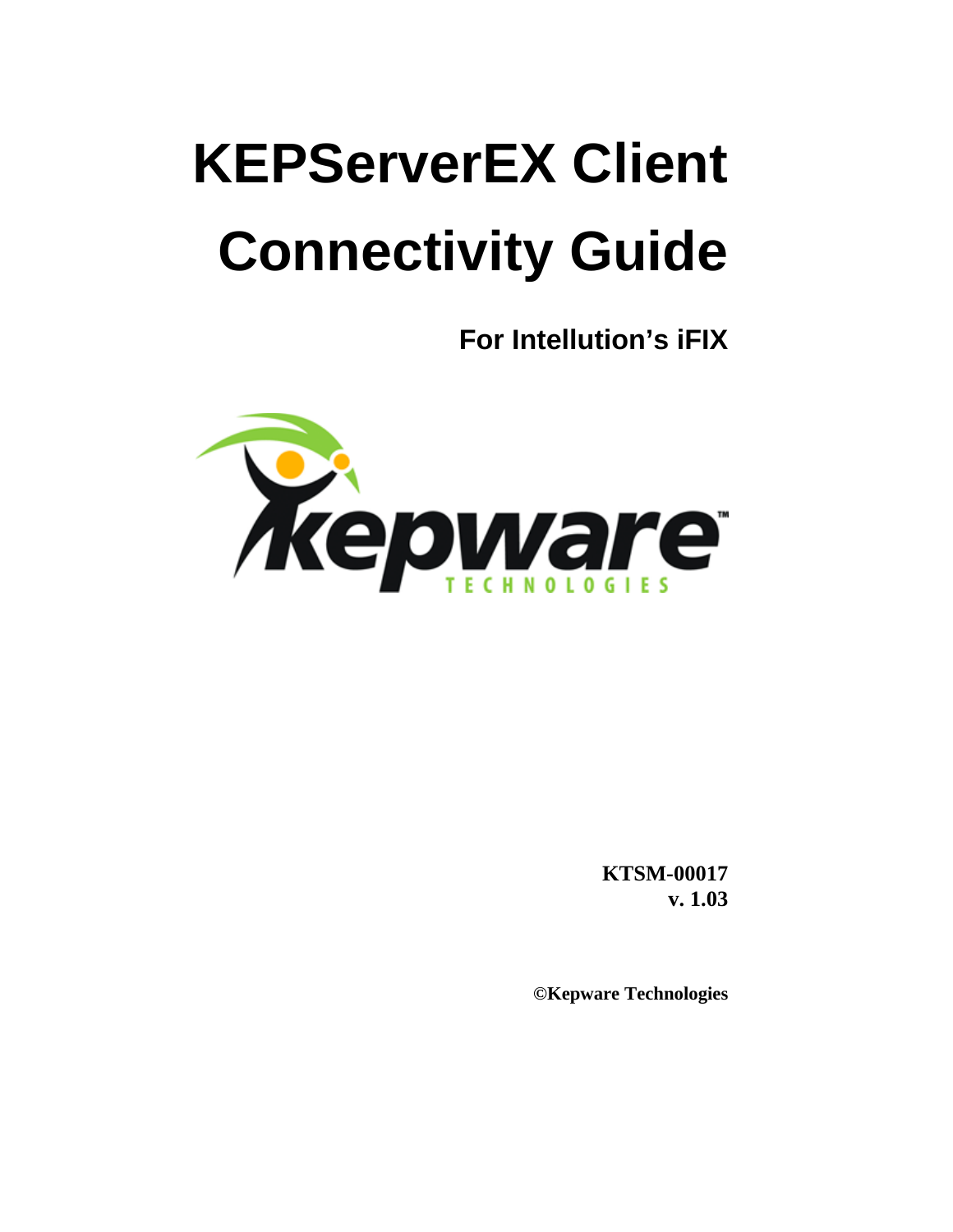### **KEPWARE END USER LICENSE AGREEMENT AND LIMITED WARRANTY**

The software accompanying this license agreement (the Software) is the property of Kepware Inc, and is protected by United States and International Copyright laws and International treaty provisions. No ownership rights are granted by this Agreement or possession of the Software. Therefore, you must treat the Licensed Software like any other copyrighted material (e.g., a book or musical recording), except that you may make a single copy for backup or archival purposes. Your rights and obligations in its use are described as follows:

- 1. You may use and display this software on a single computer.
- 2. You may make one copy of the software for archival purposes or you may copy the software onto your hard disk and hold the original for archival purposes.
- 3. You may not modify or attempt to reverse engineer the software, or make any attempt to change or even examine the source code of the software.
- 4. You may transfer the software to another computer using the utilities provided. However, the software must be used on only a single computer at one time.
- 5. You may not give or distribute copies of the software or written materials associated with the software to others.
- 6. You may not sub-license, sell, or lease the software to any person or business.

#### **Return Policy**

The original licensee of the software can return it within sixty (60) days of purchase. Please call us for a Return Material Authorization Number.

### **Limited Warranty**

Kepware does not warrant that the Software will be error free, that it will satisfy your planned applications or that all defects in the Software can be corrected. If Kepware provides information or assistance regarding the use of the Software or otherwise, Kepware is not assuming the role of engineering consultant. Kepware disclaims responsibility for any errors or omissions arising in connection with engineering in which its Software or such information or assistance is used.

The foregoing is the sole and exclusive warranty offered by Kepware. Kepware disclaims all other warranties, express or implied, including but not limited to the implied warranties of merchantability and fitness for a particular purpose, with regard to the licensed software and all accompanying materials.

In no event shall Kepware be liable for incidental or consequential damages, including lost profit, lost savings, lost opportunities, or other incidental or consequential damages arising out of the use or inability to use the licensed software, even if Kepware has been advised of the possibility of such damages.

Kepware's entire liability shall be, at Kepware's option, either (a) return of the price paid for the Software (or component), or (b) repair or replacement of the Software (or component) that does not meet Kepware's Limited Warranty and which is returned to Kepware within the warranty period. This shall be the sole and exclusive obligation of Kepware and your sole and exclusive remedy with respect to any such failure. The Limited Warranty is void if failure of the Software (or component) has resulted from accident, abuse or misapplication.

#### **Support**

Kepware provides *unlimited e-mail* support for all Software whether a demo or registered license. Kepware will provide a total of *two hours* free phone support for all registered Software after paying the applicable license fees. Kepware will provide *unlimited phone* support so long as you have paid Kepware any applicable maintenance or support fees and subject to the terms of those agreements. All corrections and maintenance releases will be made available through Kepware's Internet site. All major product releases of the Software are subject to upgrade fees. At no time will on-site support be provided without advance payment to Kepware for a minimum of two days on-site engineering support services, plus all expenses.

#### **Trademarks**

Microsoft® and Microsoft Excel® are registered trademarks, Windows™ is a trademark of Microsoft Corporation.

32 Bit KEPServerEX Connectivity Guide

**Kepware Technologies**  P.O. Box 579 Portland, Maine 04112 **www.kepware.com**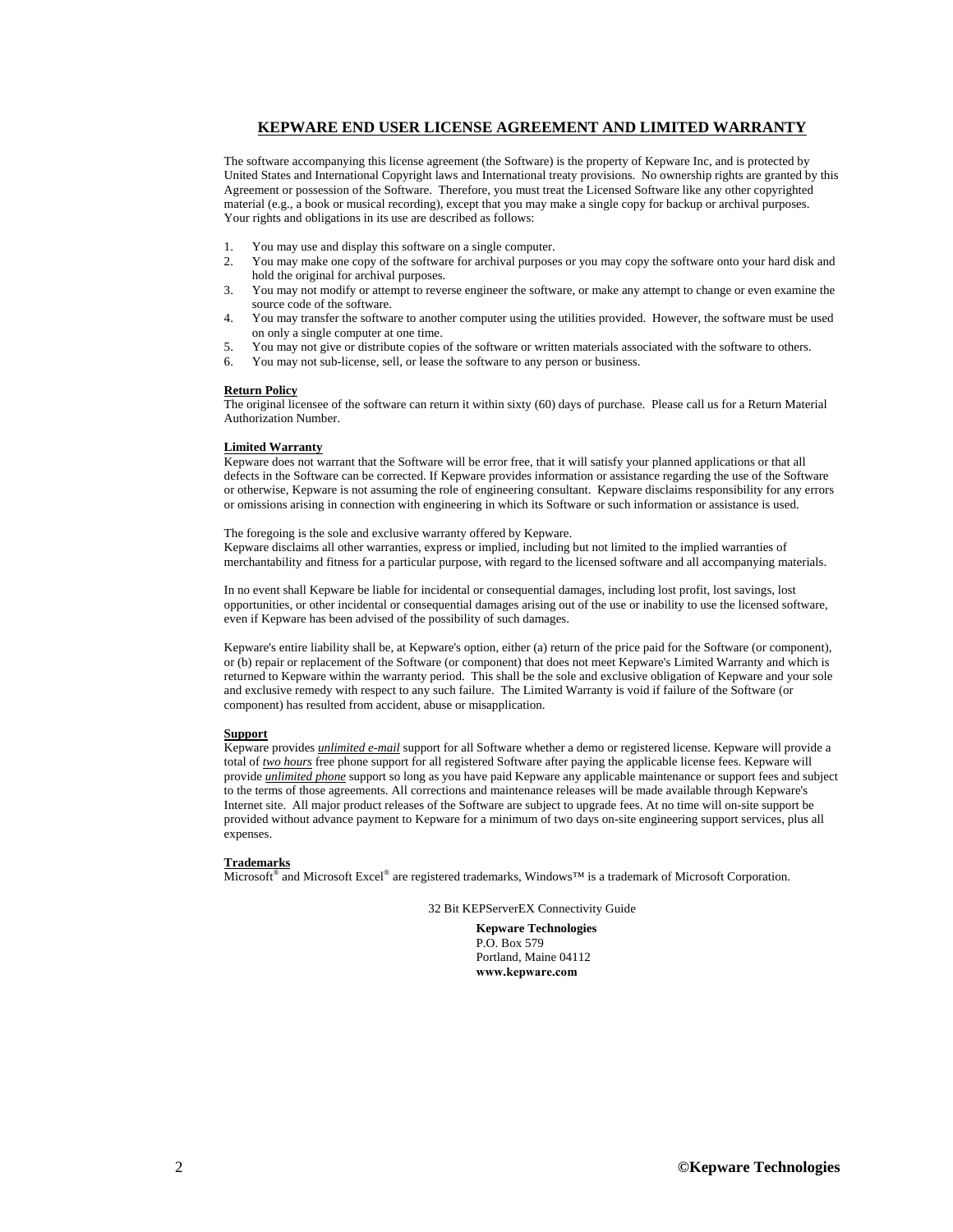## **Table of Contents**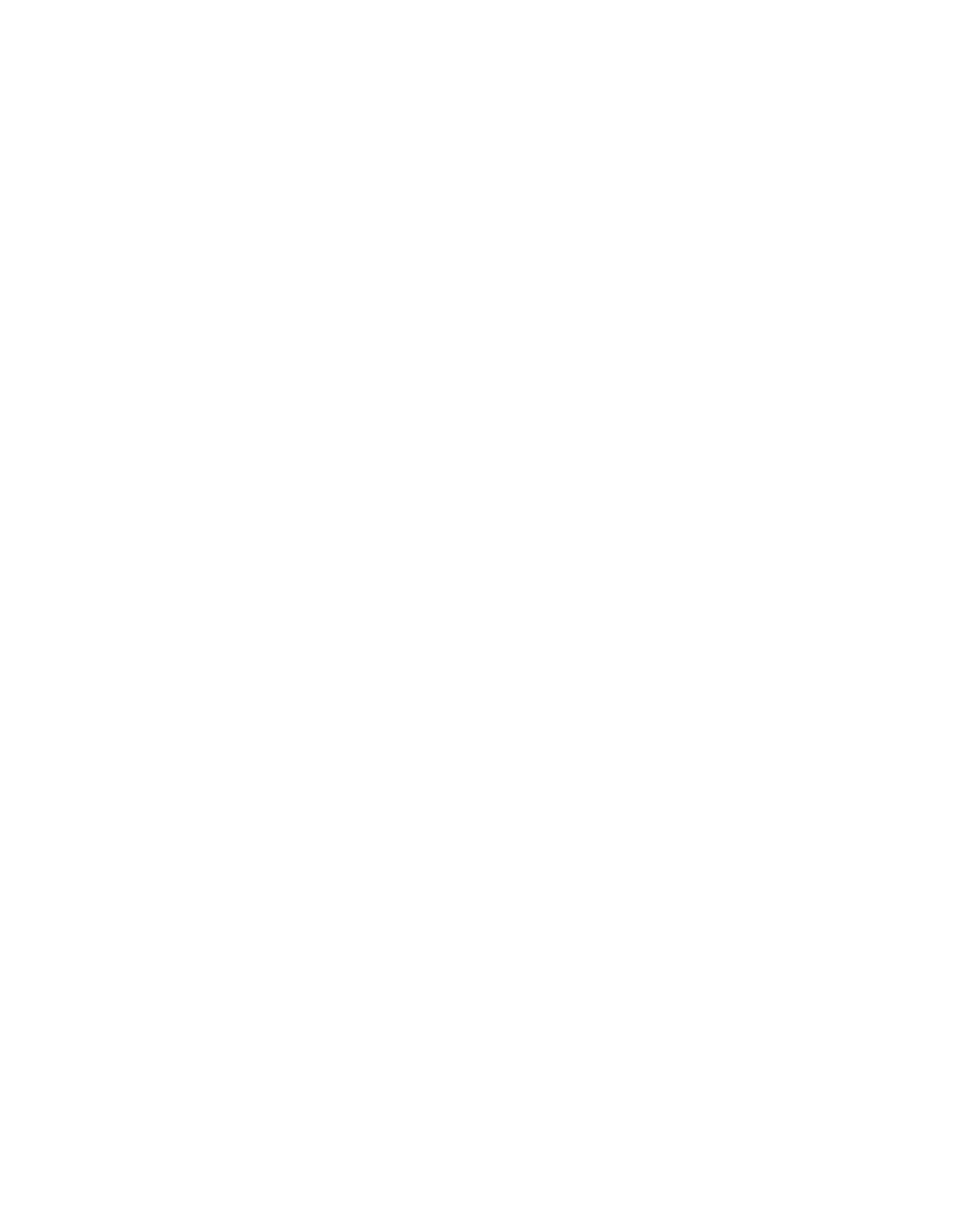## <span id="page-4-0"></span>**Introduction to KEPServerEX**

KEPServerEX is a 32 bit windows application that provides a means of bringing data and information from a wide range of industrial devices and systems into client applications on your windows PC. KEPServerEX falls under the category of a "Server" application. It is very common to hear the term "client/server application" in use across many software disciplines and business segments. In the industrial market, it has usually come to mean the sharing of manufacturing or production data between a variety of applications ranging from human machine interface software and data historians, to large MES and ERP applications.

Regardless of the business segment served, client/server applications have one thing in common: a standardized method of sharing data. In the industrial segment, many client/server technologies have been developed over the last ten years. Initially, some of these technologies were proprietary. In many cases these proprietary client/server architectures were in wide use but remained unavailable to third party applications. Early in the development of windows, Microsoft provided a generic client/server technology called DDE or Dynamic Data Exchange. DDE did provide a basic architecture that would allow many windows applications from a wide range of vendors to share data, but there was one problem. DDE was not designed for the industrial market. It lacked much of the speed and robustness desired in an industrial setting. However, this did not stop DDE from becoming a dominant client/server architecture, largely due to its availability in most windows applications. In time, variations on Microsoft's DDE were developed by some of the leading vendors in the market. These variations addressed some of the speed and reliability issues of DDE but many people in the industrial segment agreed that a better system needed to be developed.

With the advent of 32 bit Operating Systems, and the use of Ethernet to provide communications between devices, there was a need for quicker and cleaner data transfer between software applications. This is where OPC saw its birth into the industry.

OPC (OLE for Process and Control) servers provide a standardized method of allowing multiple industrial applications to share data in a quick and robust manner. The OPC server provided in this package has been designed to meet the demanding requirements found in the industrial environment.

This OPC server has been designed as a two-part program. The primary component provides all of the OPC and DDE connectivity as well as the user interface functions. The second part is comprised of plug-in communications drivers. This two-part design allows you to add multiple communications options to your SCADA application while utilizing a single OPC server product thus reducing your learning curve as your project grows.

OPC technology reflects the move from closed proprietary solutions to open architectures that provide more cost-effective solutions based on established standards.

## **Accessing KEPServerEX**

A Windows based client application must be used to view data from the KEPServerEX application. In this section we will cover the basics of connecting a number of common OPC clients to KEPServerEX. While we cannot possibly cover every client application that exists, we believe that after reviewing this document you should be able to deal with most client applications.

The intention of this section is to show connectivity to KEPServerEX. It is assumed that you have already either configured your KEPServerEX application by selecting the appropriate driver and settings or you have run the Simulator demo (Simdemo.opf) which is included with KEPServerEX. For simplicity, the Simdemo project will be used for all examples contained in this section.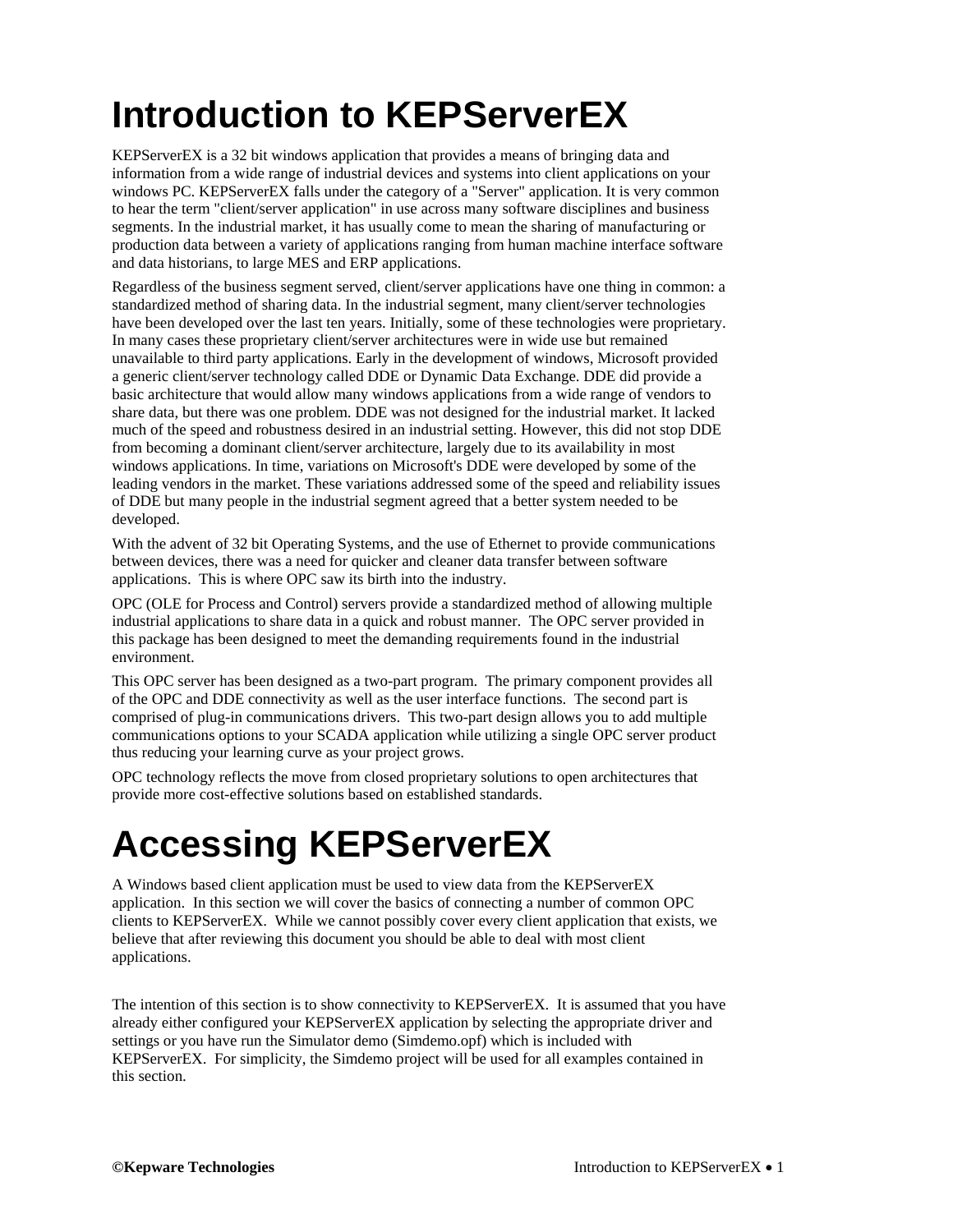<span id="page-5-0"></span>Before beginning any of the examples, start the KEPServerEX application by selecting it from your Start Menu or from its desktop icon. Once the server is loaded, use the File|Open command to load the "Simdemo" project. The KEPServerEX application is always active once you have opened an existing project or configured at least one channel and device in a new project. After you have selected a project, in this case the Simdemo project, KEPServerEX will automatically load this project when an OPC client application invokes KEPServerEX's OPC server component.

Users have always had the ability to create what we refer to as "user defined tags" in their KEPServerEX application. Prior to OPC, defined tags gave a DDE application designer the ability to create a label for device data. Assume register 1000 contained the value of parts made, without defined tags a DDE application would have directly accessed register 1000. Using defined tags a label can be created like "PartsMade". Now the DDE application could access the data via this new label, removing the machine level knowledge from the client application and keeping it at the server level where it belongs. This label, while useful for DDE is a necessity for OPC clients. For OPC clients, defined tags take on a greater role. Like the DDE example, defined tags allow you to create labels for your device data and keep the configuration of those tags in the server. OPC clients have a major advantage over DDE clients. OPC clients can browse the defined tags you create in your KEPServerEX application, which allows you to simply point and click on a tag to add it to your OPC client project.

*client application.* For more information on defined tags see the "Designing a Project" section of the KEPServerEX help file, which can be accessed from the Help/Contents menu selection of the KEPServerEX application.

### **Using KEPServerEX Drivers**

Part of the innovative design of Kepware's OPC/DDE Server Technology is the separation of the Hardware Protocol Driver from the Server Technology. This separation allows the user to use one or more drivers in the server at the same time. Each driver has its own help file which provides information on devices supported, communications parameters, cabling, addressing, and error messages.

The driver help file should contain all of the information you will need to connect your device to the PC so that the we can talk to it. If you do not connect to the device be sure to check the error messages and look up their meaning in the help file.

*OPC Tag Browsing allows you to see a list of the defined tags you have created in your KEPServerEX application, directly within your OPC*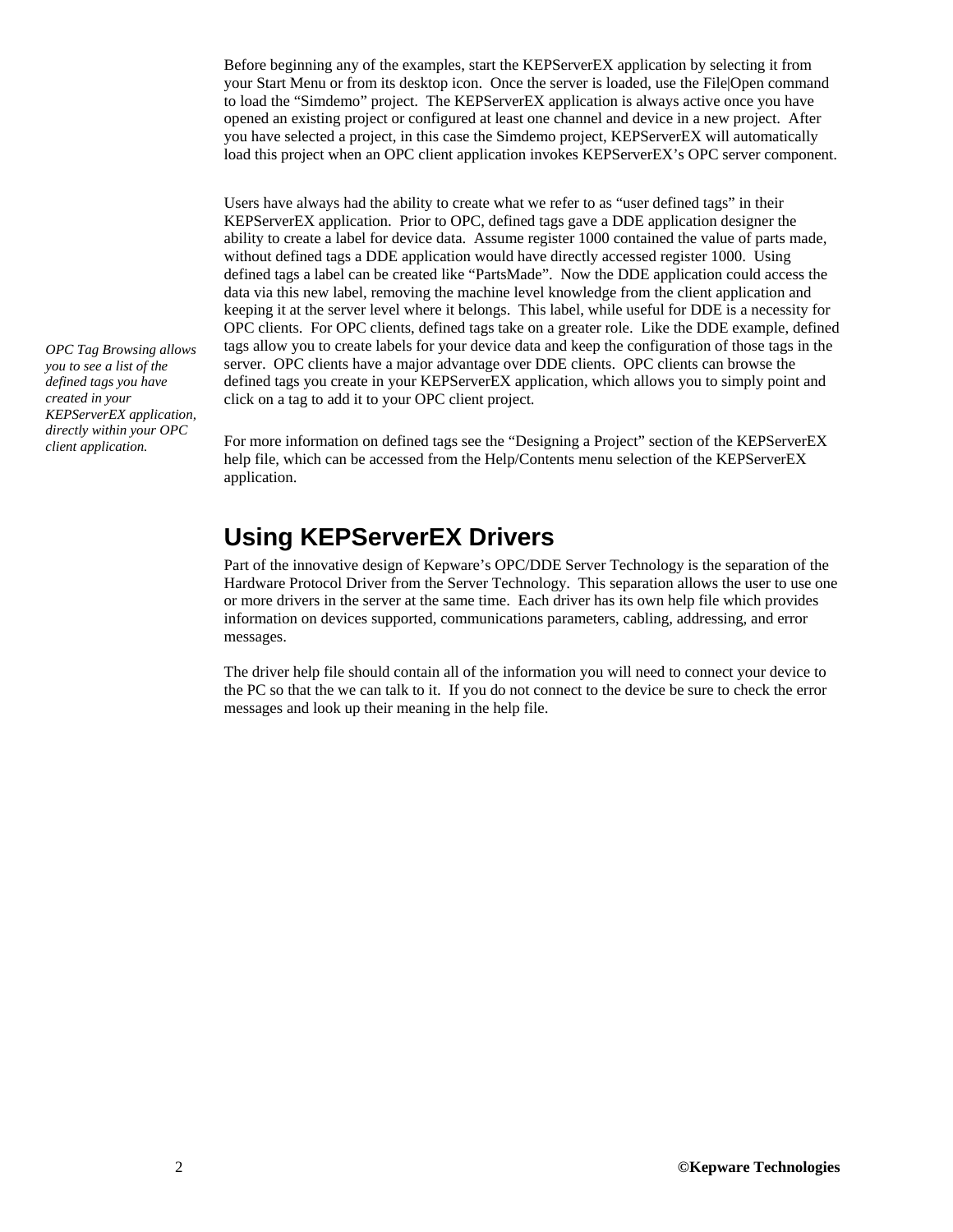## <span id="page-6-0"></span>**Intellution's iFIX as a Client**

The following steps will show you how to create an IDS connection to the OPC server from Intellution's iFIX.

**Note:** In order for the IDS components to be installed, the iFIX software must be installed *before* KEPServerEX is installed.

## **Preparing KEPServerEX for an iFIX PDB Connection**

1. In your KEPServerEX project select Tools|Options… this will bring you to the Server Options dialog box.

| <b>Options</b>                                                                                                                                                                            |  |
|-------------------------------------------------------------------------------------------------------------------------------------------------------------------------------------------|--|
| OPC Compliance<br>FastDDE/SuiteLink<br><b>DDE</b><br>iFix PDB Settings<br>General<br>View<br>Service<br>Event Log<br><b>OPC</b> Settings                                                  |  |
| Project File Settings<br>Default project<br>$\ldots$<br>Keep track of the $ 13$<br>most recently used project files.                                                                      |  |
| Confirmations<br>Ask for confirmation when deleting an object.<br>Ask for confirmation when an operation will cause clients to be disconnected.<br>M<br>Ⅳ Prompt to save project changes. |  |
| Exit options:<br>Ask to save (with timeout)<br>Select the action you want to take when the<br>server automatically shuts down with a modified<br>Timeout:<br>seconds<br>project.          |  |
| Cancel<br>OΚ<br>Help<br>Apply                                                                                                                                                             |  |

2. By default the server will open to the general tab. Select the iFIX PDB Settings tab.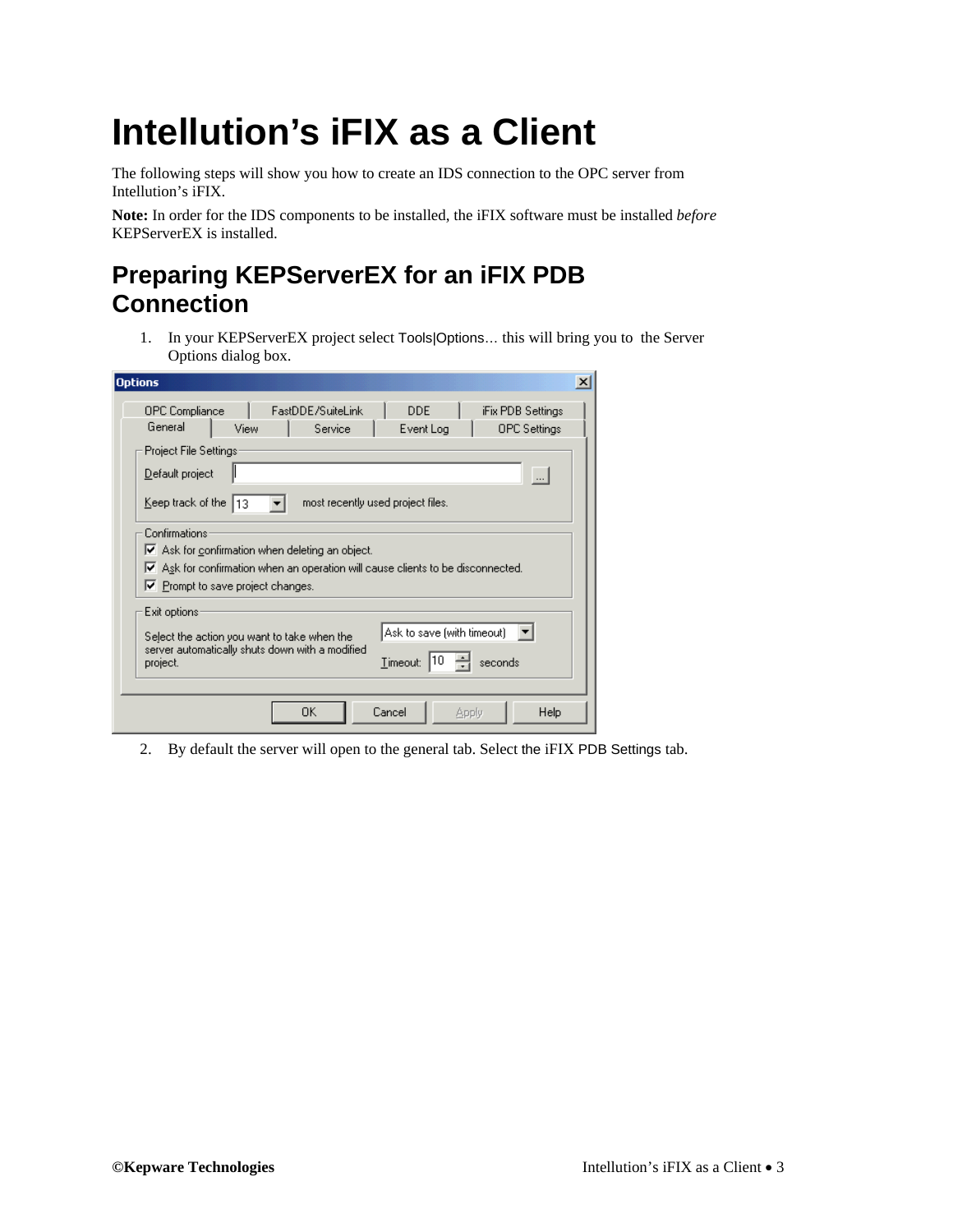| <b>Options</b>            |                                                                              |                                                                                               |                   |                                          | $\times$ |
|---------------------------|------------------------------------------------------------------------------|-----------------------------------------------------------------------------------------------|-------------------|------------------------------------------|----------|
| General<br>OPC Compliance | View                                                                         | Service<br>FastDDE/SuiteLink                                                                  | Event Log<br>DDE. | <b>OPC</b> Settings<br>iFix PDB Settings |          |
| General:<br>Wait          | Enable connectivity to iFix PDB.                                             | seconds before timing out on requests between PDB and driver.                                 |                   |                                          |          |
| iFix PDB Read Inactivity: | Check for iFix PDB read inactivity every<br>scans deactivate the driver tag. | [15 숙<br>If iFix PDB has not performed a read request on an active driver tag for a period of | seconds.          |                                          |          |
|                           |                                                                              | 0K                                                                                            | Cancel<br>Apply   | Help                                     |          |

- 3. In the iFIX PDB Settings tab make sure that Enable connectivity to iFIX PDB is checked.
- 4. The following is a description of the fields and parameters on the tab.

The iFIX PDB Settings tab contains fields that enable you to adjust the behavior between the processing of the iFIX process database (PDB) tags and the server tags.

The following fields are available in the iFIX PDB Settings tab. It is recommended that you use the default values for each of these fields. Ensure that your settings meet the requirements of the application being used:

The "E**nable connectivity to iFIX PDB**" option allows you to turn support of the iFIX PDB interface On or Off. By default this setting will be disabled. **Important:** If iFIX PDB operation is turned off (disabled), the server will not respond to any request for data by iFIX PDB. If you intend to use the server only as an OPC server, you may want to disable Intellution iFIX PDB operation. By doing so, you can increase the security of your data and improve the overall performance of the server.

**Wait xx seconds before timing out on requests between PDB and Driver** – The time you set here represents the amount of time the iFIX PDB will wait for a response from an add/remove/read/write request before timing out. If the iFIX PDB times out, it will fail the request on behalf of the server. This timeout can occur if the server is busy processing other requests, or if iFIX PDB has lost communications with the server. In the case of lost communications, the iFIX PDB will automatically re-establish communications with the server so that successive timeouts do not occur.

| <b>Valid Range</b> | <b>Default Value</b> |
|--------------------|----------------------|
| 5 to 60 seconds    | 5 seconds            |

**iFIX PDB Read Inactivity** – The server maintains a list of active iFIX PDB tags that request data from the server. For each tag in the list, the server obtains data from the process hardware. The server has as an automatic data reduction system. The following two fields enable you to efficiently manage the active data, ensuring that only the necessary data is being updated.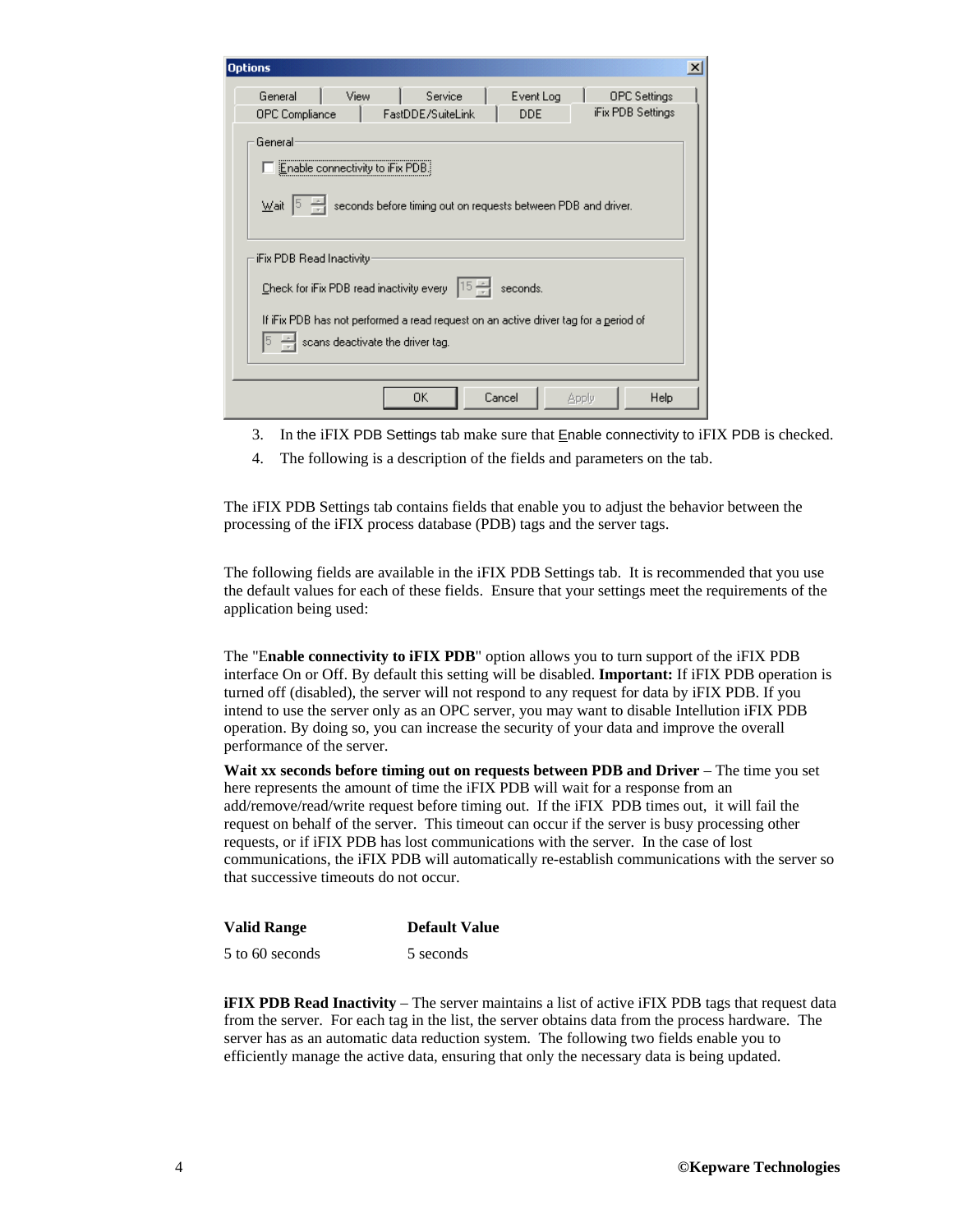<span id="page-8-0"></span>**Check for iFIX PDB read inactivity every xx seconds** – Determines how often the server checks for inactive data. Based on the value you supply in this field, the server checks any data that the server determines to be inactive and removes that data item from the list.

| <b>Valid Range</b> | <b>Default Value</b> |
|--------------------|----------------------|
| 10 to 30 seconds   | 15 seconds           |

**xx scans deactivate the tag** – Establishes the condition by which the server may determine if the data is active or inactive. Each PDB tag has a scan time attached to it, as defined in the iFIX PDB. The value in this field is multiplied by that scan time to determine if the tag is no longer being read. If the tag has not been read within the time of this calculated value, that tag is considered to be inactive. When a tag is considered inactive, the server stops attempting to acquire that data from the device, and the data is removed on the next inactive scan.

| <b>Valid Range</b> | <b>Default Value</b> |
|--------------------|----------------------|
| 5 to 99 periods    | 5 periods            |

## **Connect to the Server from iFIX**

1. Open your copy of Dynamics to start a new project.

### **Configure the SCADA Properties**

2. In the iFIX workspace, start the System Configuration Utility.



3. In the SCU select Configure Scada... from the Main Menu.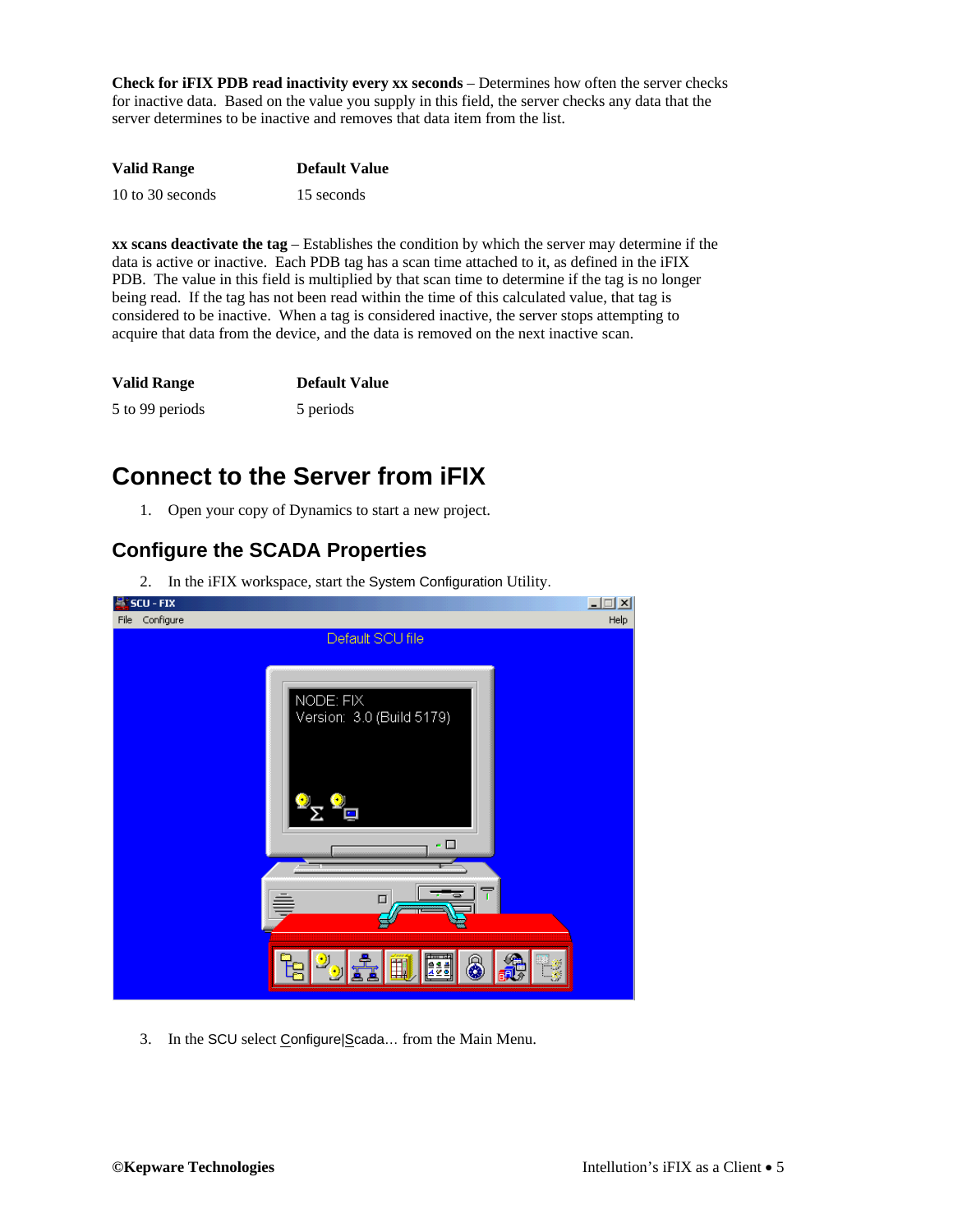| <b>5CADA Configuration</b><br><b>SCADA Support-</b> | <b>Database Definition</b> |               |
|-----------------------------------------------------|----------------------------|---------------|
| $\heartsuit$ Enable $\heartsuit$ Disable            | Database Name: DATABASE    | ?             |
| <b>I/O Driver Definition</b>                        |                            |               |
| 1/0 Driver Name:                                    |                            | ?             |
| Configured I/O Drivers                              |                            |               |
|                                                     |                            | Add           |
|                                                     |                            | Configure     |
|                                                     |                            | Setup         |
|                                                     |                            | <b>Delete</b> |
| Partner SCADA-                                      |                            |               |
| SCADA Name:                                         |                            |               |
| 0K                                                  | Cancel                     | Help          |

- 4. In the SCADA Configuration window click on the Enabled Scada Support radio button. This will activate the Database Definition section and the I/O Driver Definition. For our example we will accept the default Database Definition
- 5. Click on the I/O Driver Name selection button to see a list of available drivers.
- 6. Select the IDS Industrial Data Server driver and click OK.

| <b>SCADA Configuration</b>                                                                                                                                                                                                  |                            |
|-----------------------------------------------------------------------------------------------------------------------------------------------------------------------------------------------------------------------------|----------------------------|
| <b>Database Definition</b><br>SCADA Support                                                                                                                                                                                 |                            |
| Database Name: DATABASE<br>$\odot$ Enable $\odot$ Disable                                                                                                                                                                   | ş.                         |
| <b>I/O Driver Definition</b>                                                                                                                                                                                                |                            |
| <b>Drivers available</b><br>I/O Driv                                                                                                                                                                                        | ?                          |
| Configu<br>DDE - 32-bit DDE Driver Rev 6.0<br><b>IDS</b> - Industrial Data Server 7.20<br>IGS - Intellution Gateway Server 7.20a<br>P31 - Paradym-31 Driver V6.00b<br><b>SIM - Simulation Driver</b><br>Cancel<br><b>OK</b> | li d<br>qure.<br>μр<br>ete |
| Partner SCADA<br>SCADA Name:                                                                                                                                                                                                |                            |
| Cancel<br>0K                                                                                                                                                                                                                | Help                       |

7. Click Add to place the OPC Client driver into the list of configured drivers for this project.

*The IDS driver version you see sill probably be newer then the one displayed in this example. It will still work with KEPServerEX.*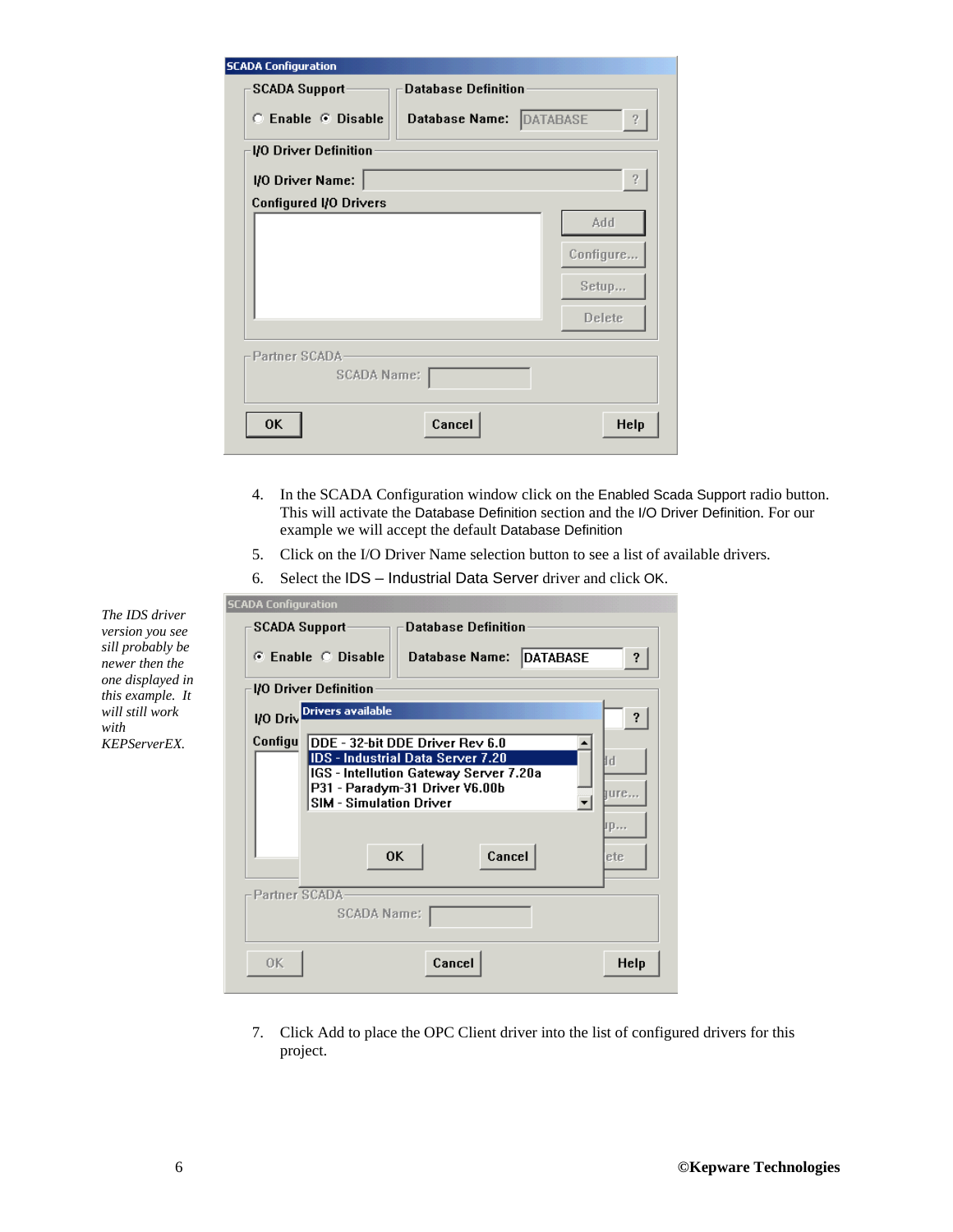<span id="page-10-0"></span>

| <b>SCADA Configuration</b>                         |               |
|----------------------------------------------------|---------------|
| <b>Database Definition</b><br><b>SCADA Support</b> |               |
| Database Name: DATABASE<br>C Enable C Disable      | ?             |
| <b>VO Driver Definition</b>                        |               |
| I/O Driver Name: IDS - Industrial Data Server 7.20 | ?             |
| Configured I/O Drivers                             |               |
| <b>IDS</b> - Industrial Data Server 7.20           | Add           |
|                                                    | Configure     |
|                                                    | Setup         |
|                                                    | <b>Delete</b> |
| Partner SCADA<br>SCADA Name:                       |               |
| Cancel<br>0K                                       | Help          |

### **Add Tags to iFIX**

Now we need to add tags to iFIX to get the data from the server.

- 8. Launch the iFIX Database Manager.
- 9. Choose New Block and ensure that IDS is the driver that is selected.

| Tag Name:                 |                                                                                      |
|---------------------------|--------------------------------------------------------------------------------------|
| Description:              |                                                                                      |
| Previous:                 | Next:                                                                                |
| Addressing                |                                                                                      |
| Driver:                   | 1/0 Configuration<br>IDS.<br>Industrial Data Server 7.20                             |
| 1/0 Address :             | HINT: <channelname>.<devicename>.<tagname><br/></tagname></devicename></channelname> |
| Signal<br>Conditioning:   | Hardware<br>Options:                                                                 |
| <b>Engineering Units:</b> |                                                                                      |
| Low Limit:                | 0.00                                                                                 |
| High Limit:               | 100.00                                                                               |
| Units:                    |                                                                                      |

- 10. Enter a name for the tag.
- 11. Next you will enter an I/O address that corresponds to the item you want in the server. The format is <Channel Name>.<Device Name>.<Tag Name or Device Address>. We entered "Channel\_1.Device\_1.Tag\_1".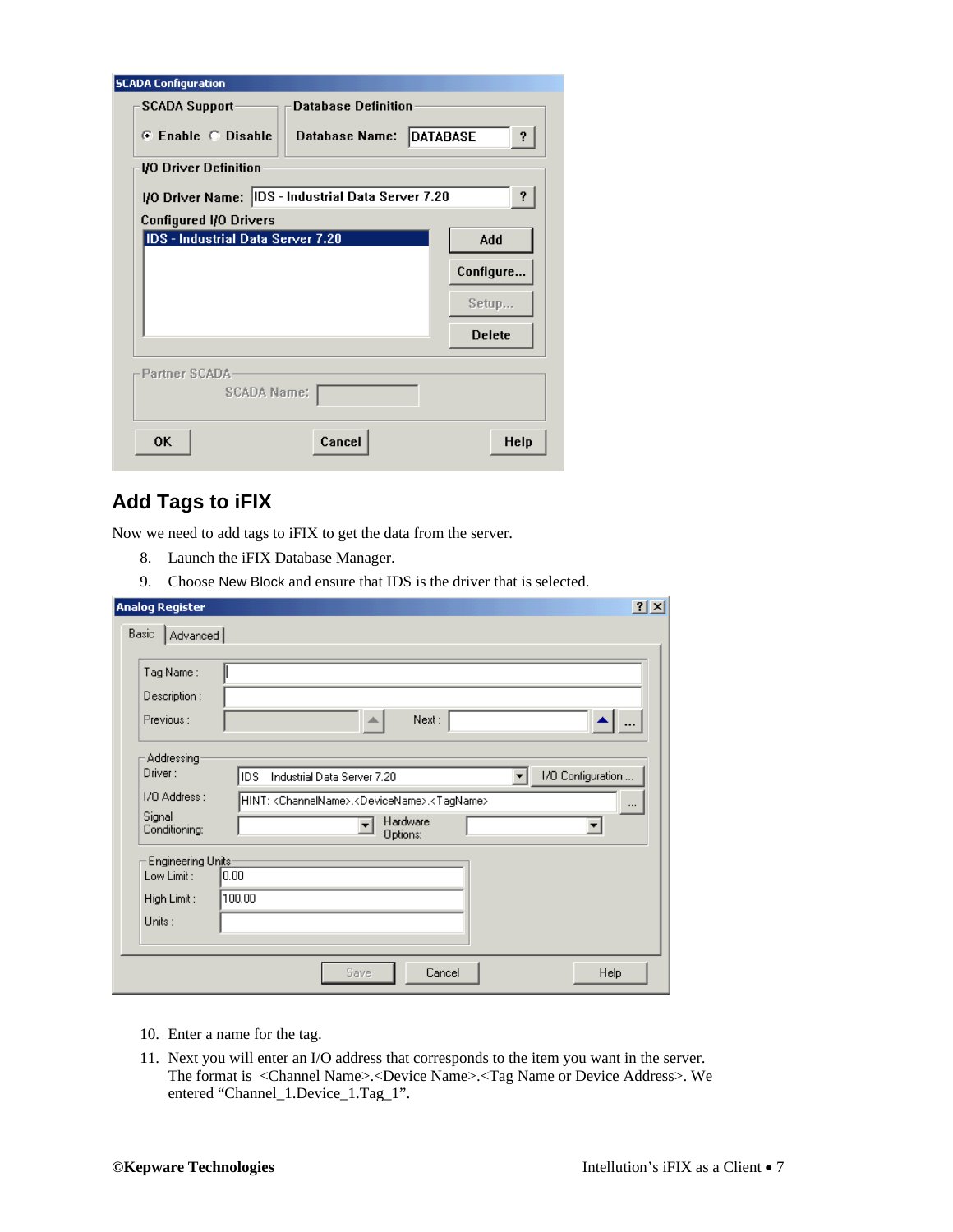| Analog Register - [TAG1]*                                         | $2 \times$                                                                                                               |
|-------------------------------------------------------------------|--------------------------------------------------------------------------------------------------------------------------|
| Basic<br>Advanced                                                 |                                                                                                                          |
| Tag Name:<br>Description:<br>Previous:                            | TAG1<br>Next:                                                                                                            |
| Addressing<br>Driver:<br>1/0 Address :<br>Signal<br>Conditioning: | 1/0 Configuration<br>IDS.<br>Industrial Data Server 7.20<br>Channel_1.Device_1.Tag_1<br>$\cdots$<br>Hardware<br>Options: |
| Engineering Units:<br>Low Limit:<br>High Limit:                   | 0.00<br>100.00                                                                                                           |
| Units:                                                            |                                                                                                                          |
|                                                                   | Save<br>Cancel<br>Help                                                                                                   |

Here you see the highlighted tag in the server which references the I/O address of the tag in iFIX.

|                                                                                   | Tag Name                   | Type |                          |                                                | Description                                                         |           | Scan Time   I/O Dev                                               |         | I/O Addr                 | Curr Value                   |
|-----------------------------------------------------------------------------------|----------------------------|------|--------------------------|------------------------------------------------|---------------------------------------------------------------------|-----------|-------------------------------------------------------------------|---------|--------------------------|------------------------------|
| TAG1                                                                              |                            | IAR. |                          |                                                |                                                                     |           |                                                                   | IDS.    | Channel_1.Devid17,190.00 |                              |
| $\overline{c}$                                                                    |                            |      |                          |                                                |                                                                     |           |                                                                   |         |                          |                              |
| o.                                                                                |                            |      |                          |                                                |                                                                     |           |                                                                   |         |                          |                              |
|                                                                                   |                            |      |                          |                                                | E KEPServerEx - [C:\Program Files\KEPServerEx\Projects\Simdemo.opf] |           |                                                                   |         |                          |                              |
| File                                                                              | Edit View Users Tools Help |      |                          |                                                |                                                                     |           |                                                                   |         |                          |                              |
| 口さ日 夕面ももき 10                                                                      |                            |      |                          | $\lambda$ to $\blacksquare$ $\times$ $\lambda$ |                                                                     |           |                                                                   |         |                          |                              |
| $\Box$                                                                            | Channel_0_User_Defined     |      |                          | Tag Name                                       | Address                                                             | Data Type | DDE Scan R                                                        | Scaling | Description              |                              |
| <b>III</b> Ramp                                                                   |                            |      |                          | $\mathcal{O}_{\mathsf{Bool\_1}}$               | R0004.00                                                            | Boolean   | 100                                                               | None    |                          |                              |
| <b>IIII</b> Random                                                                |                            |      |                          | <b>M</b> Tag 1                                 | R0001                                                               | Short     | 100                                                               | None    |                          |                              |
| <b>III</b> Sine                                                                   |                            |      |                          | $\mathcal{I}$ Tag 2                            | R0002                                                               | Short     | 100                                                               | None    |                          |                              |
| ∰ User<br>$\Box$ $\mathscr{D}$ Channel 1                                          |                            |      |                          | <b>Ø</b> Tag_3                                 | R0003                                                               | Short     | 100                                                               | None    |                          |                              |
| III Device_1<br><b>III</b> Device_2<br>$\Box$ $\mathscr{D}$ Channel 2<br>Device_3 |                            |      | $\overline{\phantom{a}}$ | $\left  \cdot \right $                         |                                                                     |           |                                                                   |         |                          |                              |
| Date                                                                              | Time                       |      |                          | User Name                                      | Source                                                              | Event     |                                                                   |         |                          |                              |
| 65/21/2003                                                                        | 10:47:44 AM                |      |                          | Default User                                   | KEPServerEx                                                         |           | Opening project C:\Program Files\KEPServerEx\Projects\Simdemo.opf |         |                          |                              |
| $\bullet$ 5/21/2003                                                               | 10:47:44 AM                |      |                          | Default User                                   | KEPServerEx                                                         |           | Simulator device driver loaded successfully.                      |         |                          |                              |
| 65/21/2003                                                                        | 10:47:44 AM                |      |                          | Default User                                   | KEPServerEx                                                         |           | Starting Simulator device driver.                                 |         |                          |                              |
| 65/21/2003                                                                        | 10:47:44 AM                |      |                          | Default User                                   | Simulator                                                           |           | Simulator Device Driver V4.20.78 - LL                             |         |                          |                              |
| 2<br>$\overline{c}$                                                               |                            |      |                          |                                                |                                                                     |           |                                                                   |         |                          |                              |
| $2$ Ready                                                                         |                            |      |                          |                                                |                                                                     |           |                                                                   |         |                          | Clients: 3 Active tags: 1 of |
| 23                                                                                |                            |      |                          |                                                |                                                                     |           |                                                                   |         |                          |                              |
| 24                                                                                |                            |      |                          |                                                |                                                                     |           |                                                                   |         |                          |                              |
|                                                                                   |                            |      |                          |                                                |                                                                     |           |                                                                   |         |                          |                              |

Now that you have created a tag in iFIX you can use it in a display and see the data.